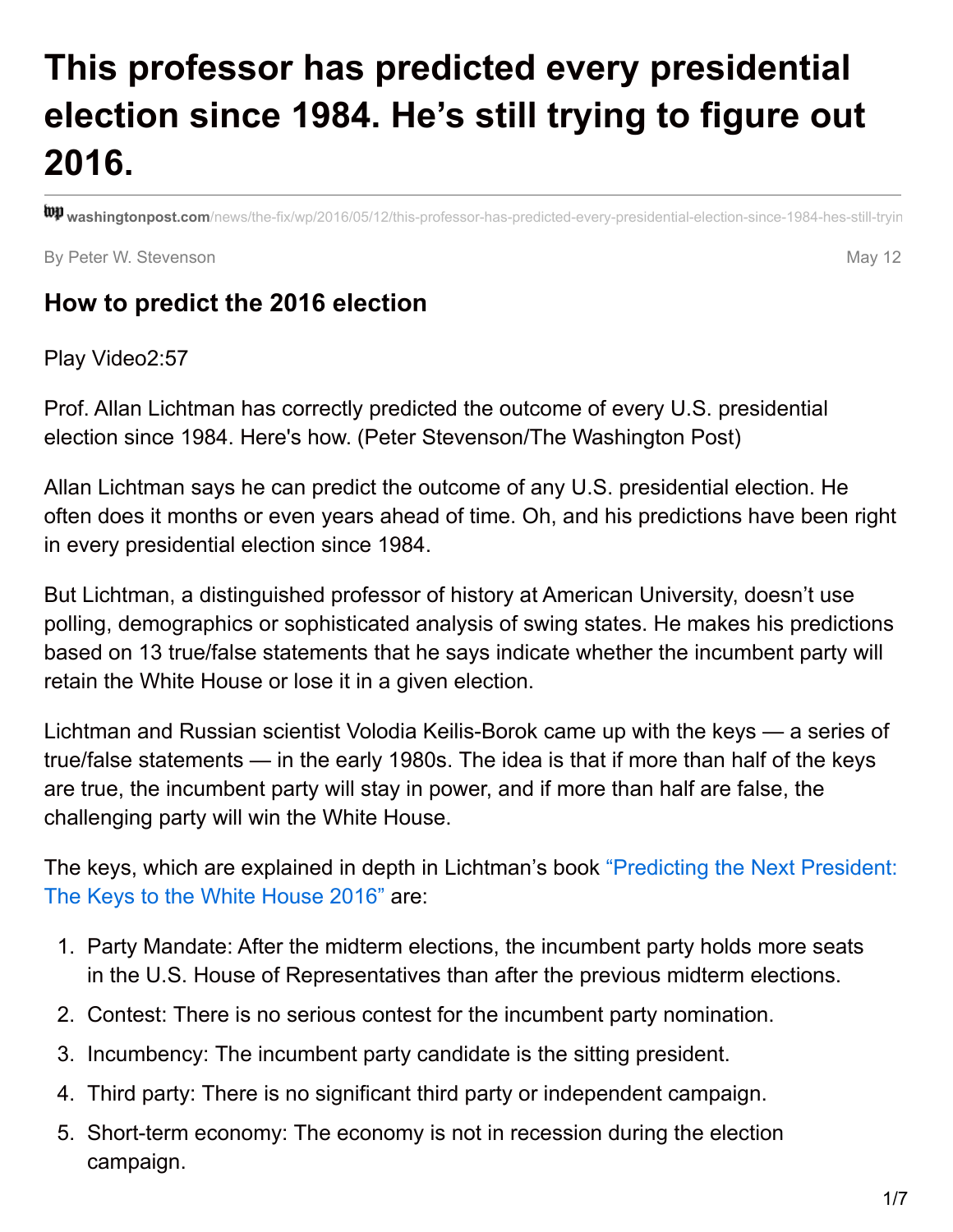- 6. Long-term economy: Real per-capita economic growth during the term equals or exceeds mean growth during the previous two terms.
- 7. Policy change: The incumbent administration effects major changes in national policy.
- 8. Social unrest: There is no sustained social unrest during the term.
- 9. Scandal: The incumbent administration is untainted by major scandal.
- 10. Foreign/military failure: The incumbent administration suffers no major failure in foreign or military affairs.
- 11. Foreign/military success: The incumbent administration achieves a major success in foreign or military affairs.
- 12. Incumbent charisma: The incumbent party candidate is charismatic or a national hero.
- 13. Challenger charisma: The challenging party candidate is not charismatic or a national hero.

So how does all of this apply to Donald Trump and the wholly unusual 2016 election? Lichtman is still trying to determine his prediction.

The Fix sat down with Lichtman at his Washington office this week to get his thoughts on the 2016 race and how it might play out. Our conversation has been edited only for length.

**THE FIX: For folks who may not be familiar with the book or the keys, can you tell me how you began to approach this and where the idea that you might be able to predict presidential elections based on factors, like how the incumbent president is doing, come from? How did that whole idea coalesce into a measurement system that you can use to predict an election?**

LICHTMAN: Well, we first developed the keys in 1981, and they have since predicted correctly the popular vote in all eight American presidential elections, from 1984 through 2012 — usually years ahead of time. I predicted the very-hard-to-call 2012 election in print in 2010.

When you think about it, predicting elections is much like predicting earthquakes. You're predicting whether there is going to be stability — the party holding the White House keeps the White House — or an earthquake — the party holding the White House loses, and the challenging party wins.

So we reconceptualized presidential elections, not as Carter vs. Reagan, Republicans vs.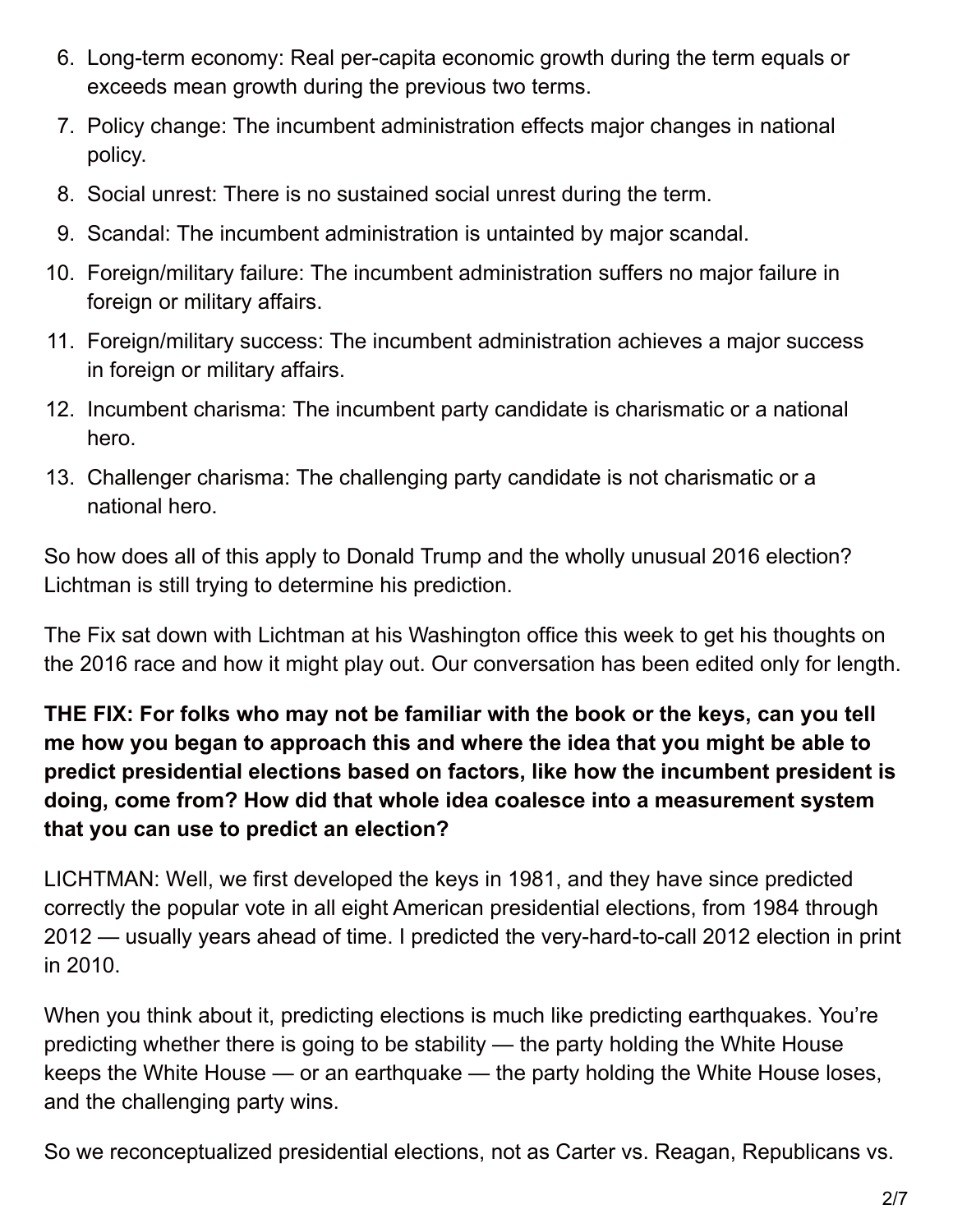Democrats, liberals vs. conservatives, but as "party holding the White House" vs. the challenging party. Now, in earthquake prediction, they predict by looking at factors in the physical environment associated with stability and upheaval. So we chose to look at factors in the political environment associated with stability — the party holding the White House stays in power — and earthquakes — the party holding the White House is thrown out.

And I had a theory behind this. This did come from my studying of presidential elections. And my theory was that the pundits and the scholars are all wrong about predicting presidential elections. That the real key is not the candidates, or the issues, or the debates, or the ads, but rather the performance of the party holding the White House that essentially, American voters are ultimately pragmatic. And if the party holding the White House did a good job, they'd give them four more years. If not, they'd toss them out.

Now, that's just a story, not yet a model. But we created a model using that theory, by looking at the political environment in every American presidential election from 1860 — the horse and buggy days, when Abraham Lincoln ran against Stephen Douglas — to 1980, the modern era of television, polls and jet planes, when Ronald Reagan ran against Jimmy Carter. And we came up with a model which involved 13 keys — 13 key factors. These are simply true-or-false statements that can be answered prior to an upcoming election. They test the political environment, and they're primarily based upon the performance and the strength of the party holding the White House.

And we came up with a decision rule, a very simple one: If six or more of the 13 keys went against the party in power, that is, the answers to the questions were false, the party in power lost. If fewer than six keys were false, the party in power won. And that held, retrospectively, for every election over 120 years.

# **THE FIX: When you talk about the strength — the relative strength — of the incumbent party, does that to an extent reflect the mood of the country and the public perception of that incumbent?**

LICHTMAN: I don't use any polls. The conventional predictors use polls and other factors like the economy. The problem with conventional predictions, based on conventional statistical methodology, is that you've got to multiply presidential approval, say, or growth in the economy, by some multiplier. Now, that multiplier works great for past elections, when you know what the answers are, but the multiplier unpredictably changes for a future election. We don't do that at all. We have 13 factors; they all count equally. We have no multipliers that have to change from election to election.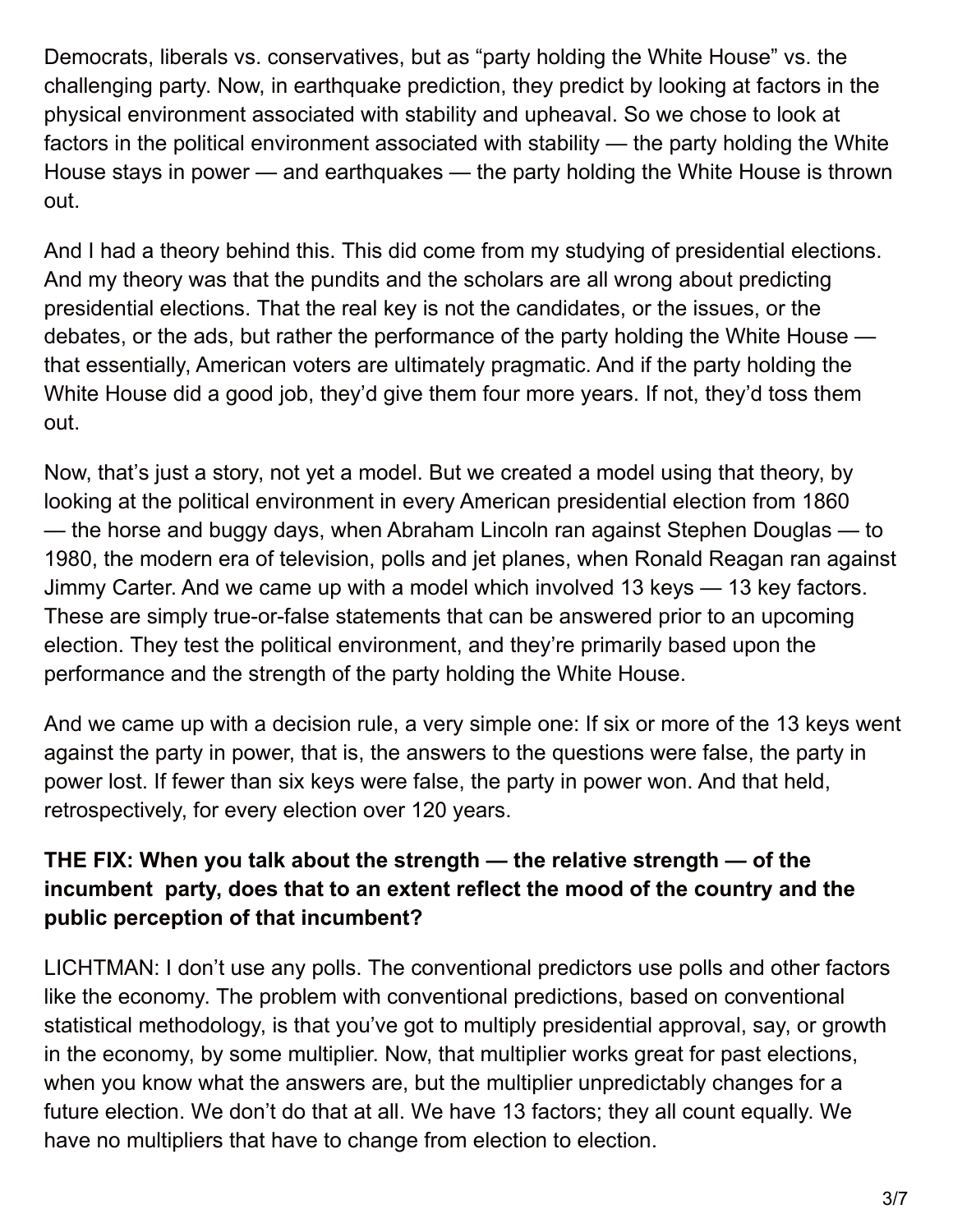Now, I've heard people say to me: "You're weighting these equally? How can you weight equally the economy during the Great Depression, which only counts for two keys?"

And this is the secret to the system. It's called trigger effects. Without having to weight any of the keys, if one or two keys are important enough, they'll trigger other keys. So the collapse of the economy triggered losses for Herbert Hoover's Republican Party in the midterm election of 1930. It triggered social unrest. It triggered a charismatic Democratic candidate who we all know, Franklin Delano Roosevelt, to run in 1932, when he had never been planning to. So three more keys are triggered, so we don't have to weight the keys and make mistakes.

#### **THE FIX: What are your current predictions for 2016?**

LICHTMAN: I don't have a prediction yet. It's looking shaky for the party in power, but the prediction is not yet set because there are still two uncertain keys, and there is also a third possibility, which is not strictly a key but I talk about it in my book, and that is the challenging party dividing itself. So even if the keys might favor the challenging party to get a majority of the popular vote — if they split it among two candidates, they're still going to lose. That's very rare. Usually you get a third party who's truly independent, like Ross Perot, or a split within the party in power, like you got in 1912 when Teddy Roosevelt ran as an independent, former Republican president against Republican president William Howard Taft.

So we could see something quite unprecedented here. We just don't know yet.

# **THE FIX: We often know who the candidates are going to be well in advance of the conventions, and you talk about how the party being split is this kind of unknown factor. How does that change things? Does that have more weight in a year like this?**

LICHTMAN: It does, and it would specifically change things if the Republicans found a third party or independent candidate to run. We don't know if that's going to happen. There's a lot of talk about that, but that would be an extraordinarily unique situation of the challenging party dividing itself and running two separate candidates.

# **THE FIX: One of the keys is "scandal," and this has been a particularly nasty election in which both current front-runners have particularly high unfavorable ratings, like Clinton's email server or Trump University. What threshold does that have to reach to really become a very influential factor?**

LICHTMAN: So when we're talking about scandal, we're talking about presidential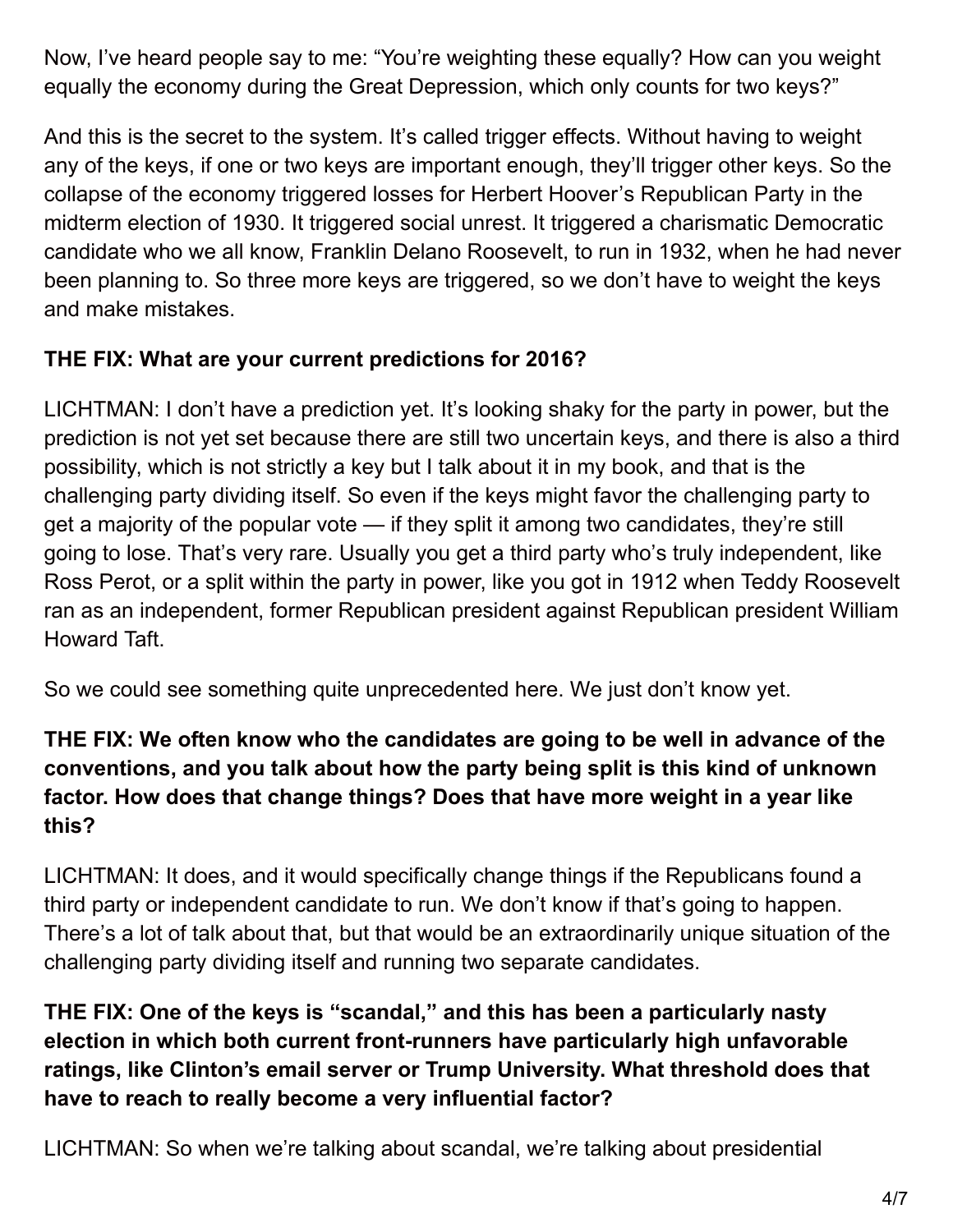scandals. We're talking about the Watergate scandal, the Clinton impeachment, the Teapot Dome bribery scandal of the 1920s. And there is nothing remotely close to that for the Obama administration. Candidates trying to undermine each other, that is as old as the Republic.

These personal charges and countercharges are really the common coin of American politics. They ebb and flow; they're more severe at some times than others. They're pretty severe now, but they've been more severe in the past.

**THE FIX: Key 13 is "challenger charisma." The man challenging for the nonincumbent party seems to have a level of charisma we've rarely seen in American politics, even when you talk about Bill Clinton in 1992 or Obama in 2008. Clinton played a little saxophone. Donald Trump was a celebrity in his own right. Can that challenger charisma help fire up a base in a way that really swings things in their favor?**

LICHTMAN: The charisma key has two parts. One is, you've got to be a national hero, like Dwight Eisenhower or Ulysses Grant. Obviously Donald Trump does not fall into the category of national hero. You know, running a reality TV show is not the same as winning the Civil War or World War II.

Now, the problem is, unlike candidates that I have previously characterized as charismatic — Teddy Roosevelt, Ronald Reagan, John Kennedy — his charisma is limited to a very small base. He has a small base of dedicated followers, but he also has the biggest negatives of any presidential candidate in the history of modern polling. So you've got to have charisma that extends beyond your narrow base to win that key. Donald Trump does not win that key.

# **THE FIX: Is there anything about this election in particular that makes evaluating your keys and coming to a final prediction more difficult than it's been in other years?**

LICHTMAN: This is perhaps the most difficult prediction I've had since 1992, because the prediction in 1992 depended on the party in power losing the "third party" key to Ross Perot, who was in the election, then out of the election, then back in the election. It was very hard to call.

This election is extremely hard to call for a number of reasons. No. 1, the contest key. Hillary Clinton has been the presumptive nominee, quite frankly, for some time. There was no way Bernie Sanders could catch her. But he's persisted. He hasn't given up. And the question is, ultimately: Will she win enough delegates to say the Democratic Party wins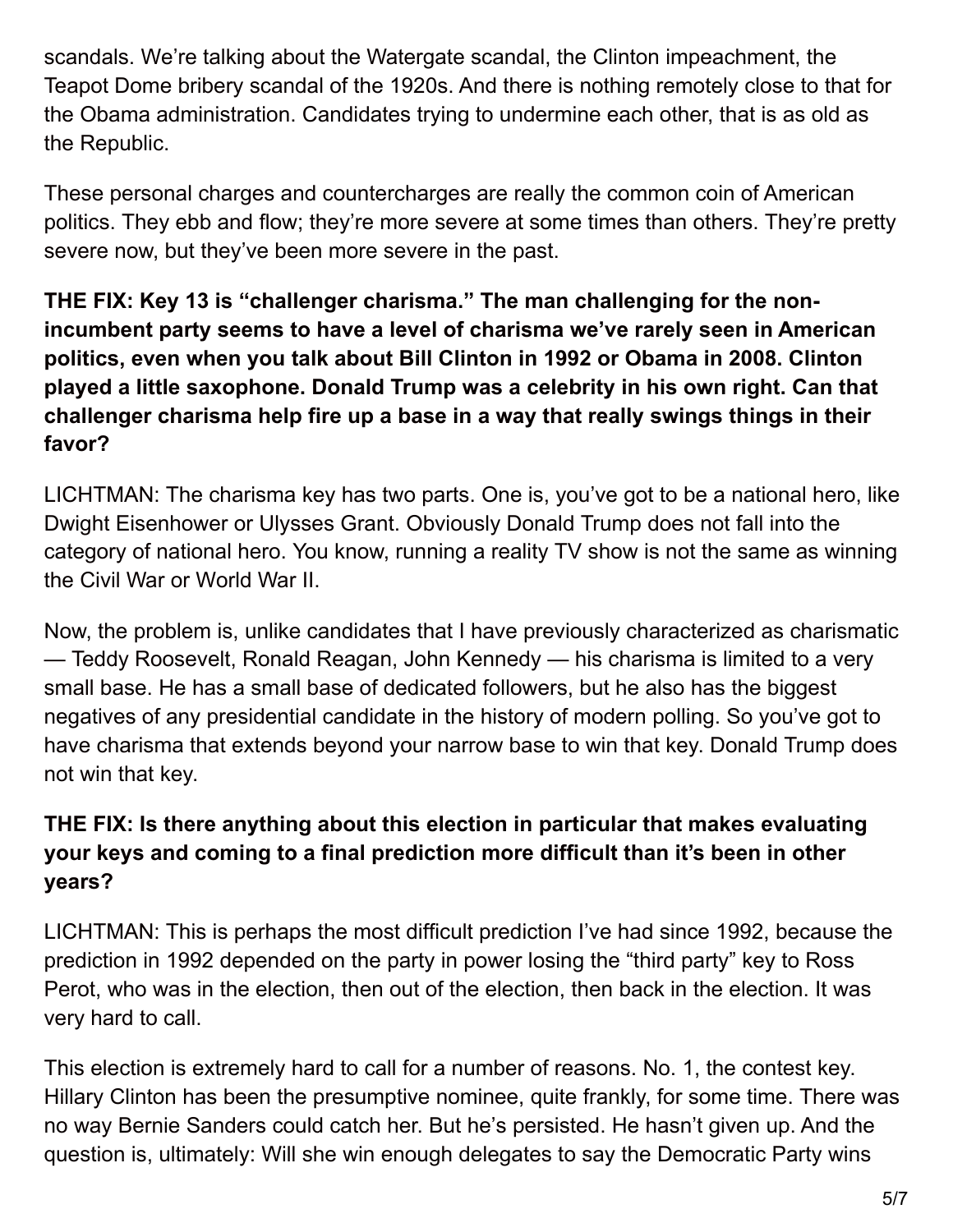#### the contest key? You can't say that yet.

Another key that's very much in the balance is the "foreign policy success" key. Now, most experts in the field believe that the Iran nuclear treaty is a huge historical success, at a minimum averting a nuclear arms race in the Middle East, and at a maximum averting a nuclear war in the Middle East. Remember, this treaty is not designed to make Iran a good actor, it's not designed to stop their support of terrorism, just as the treaties with the Soviet Union were not designed to make them, you know, a better country, but to achieve a particular objective. The problem is, like so many other issues, the great communicator Barack Obama has not been really successful in selling the Iran nuclear treaty to the American people as a big success.

So my advice to President Obama: Forget conventional campaigning. It never works; it never helps. It's never made a difference, since 1860, in the history of the American presidency, and concentrate on selling your accomplishments to the American people, particularly the Iran nuclear treaty. The administration could also achieve a big success if it really makes enormous headway in the conflict against ISIS [another name for the Islamic State]. It's made some headway, and there's a real chance ISIS will be driven back from most of its territory before the presidential election. It could also achieve a success by a real cease-fire in Syria. These are all hanging fire. So that key is still up in the air.

## **THE FIX: Which keys do you think might decide this election?**

LICHTMAN: Right now the Democrats are clearly down four keys: The mandate key, which is based on midterm elections — they got shellacked in 2014. The sitting president key. Obviously Obama isn't running again. The policy change key, which only applies to the second term, and there's been no significant, lasting policy changes in the second term. And the incumbent charisma key. Whatever you may think of Hillary Clinton, she's no John F. Kennedy or Franklin Roosevelt.

## 5-Minute Fix newsletter

Keeping up with politics is easy now.

That means this election will be decided by the two keys hanging fire: The contest key, No. 2, and the foreign policy success key, No. 11. It will not be decided by the debates, the speeches, the ads, the tricks of the campaign.

And finally, there is also this kind of wild-card factor of, will the Republican Party split? And will there be a Republican candidate who is an alternative to Donald Trump?